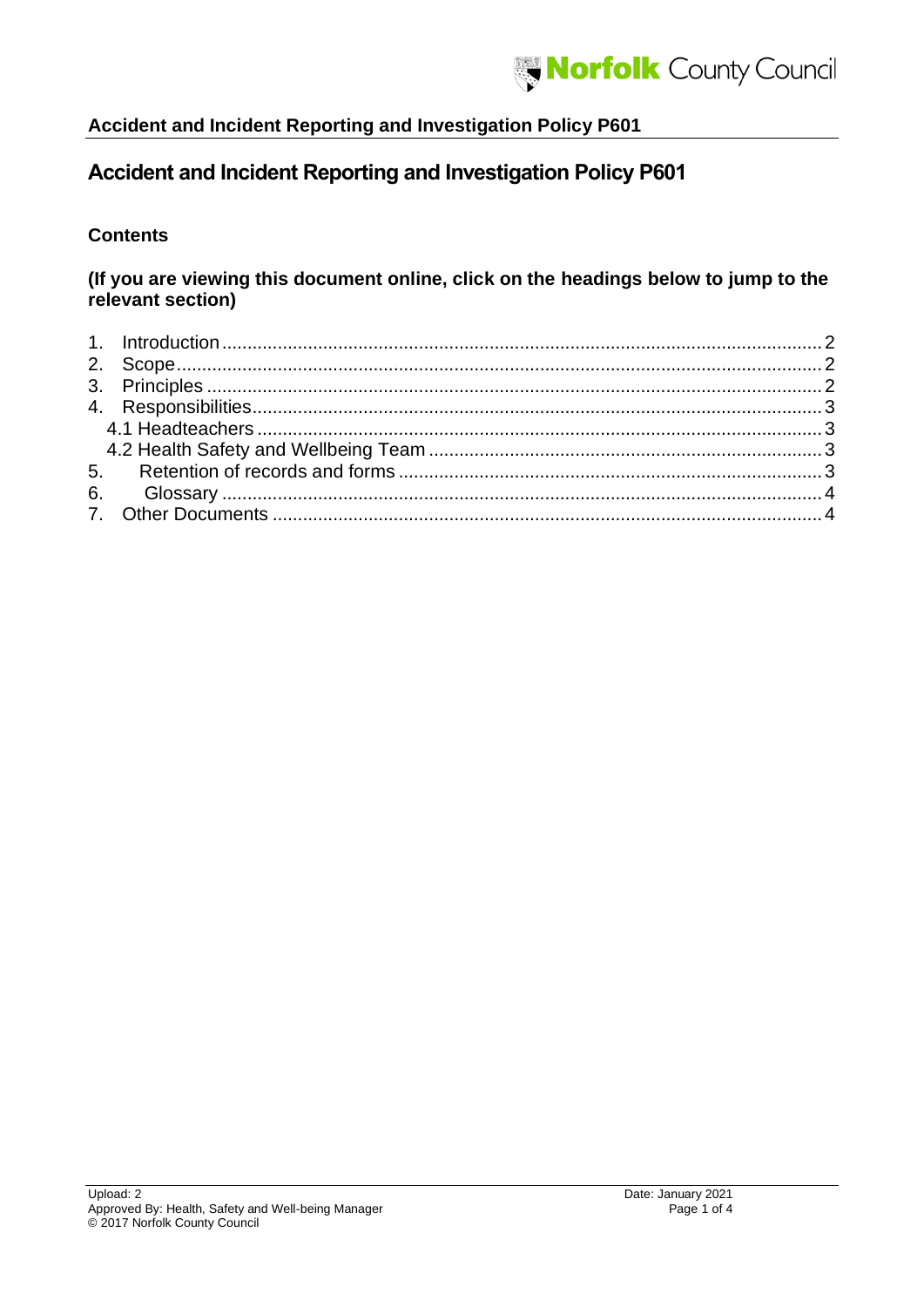## <span id="page-1-0"></span>**1. Introduction**

A system for reporting and learning from accidents and incidents is required by law for all employers. If followed this Policy and its associated guidance will ensure our statutory duties can be met, including reporting serious incidents to appropriate enforcement bodies within legal timescales.

# <span id="page-1-1"></span>**2. Scope**

This document relates to the incident reporting policy in NCC schools only. Academies and free schools will need their own incident reporting procedure which meets the principles below and any requirements of the Academy Trust/Governing body, as appropriate. For assistance with this please email the Health and Safety Team at [healthandsafety@norfolk.gov.uk.](mailto:healthandsafety@norfolk.gov.uk)

This policy applies to all accidents, incidents, incidences of ill health, or near misses which occur to employees or non-employees where there is evidence that they are related to the work of NCC – that is, that one of these factors played a significant role in an incident or the development/exacerbation of an ill health condition:

- the way the work was carried out or the management of the work,
- any machinery, plant, substances, or equipment which was used for the work,
- or the condition of the site or premises.

Incidences of work-related stress and associated illnesses are within the scope of this policy where it is due in significant part to the role of the employee; this would include the nature of the role, incidents which occurred as a part of the role, or the way the risks of the role have been managed.

Conflicts between individuals (including employees) or individuals and organisations are not within the scope of this policy unless they constitute violence (either physical or verbal, as defined below), even if they lead to possible stress and ill health, and should be managed in accordance with other NCC policies as appropriate.

# <span id="page-1-2"></span>**3. Principles**

Norfolk County Council (NCC) has in place an effective and efficient system for recording, responding to and learning from accidents, incidents, near misses and cases of workrelated ill health in a manner which is proportionate to the circumstances to reduce any negative impact on NCC's employees or others affected by its work. The aim is to:

- Identify incidents that require statutorily reporting in a timely manner.
- Undertake incident investigations proportionate to risk and severity in order to understand the direct and the underlying causes of incidents, establish appropriate corrective actions or measures, and put those measures in place to prevent any reoccurrence of the incident.
- Identify incidents that require investigation and intervention by the HSW Team
- Enable the development and reporting of management information regarding incident trends and issues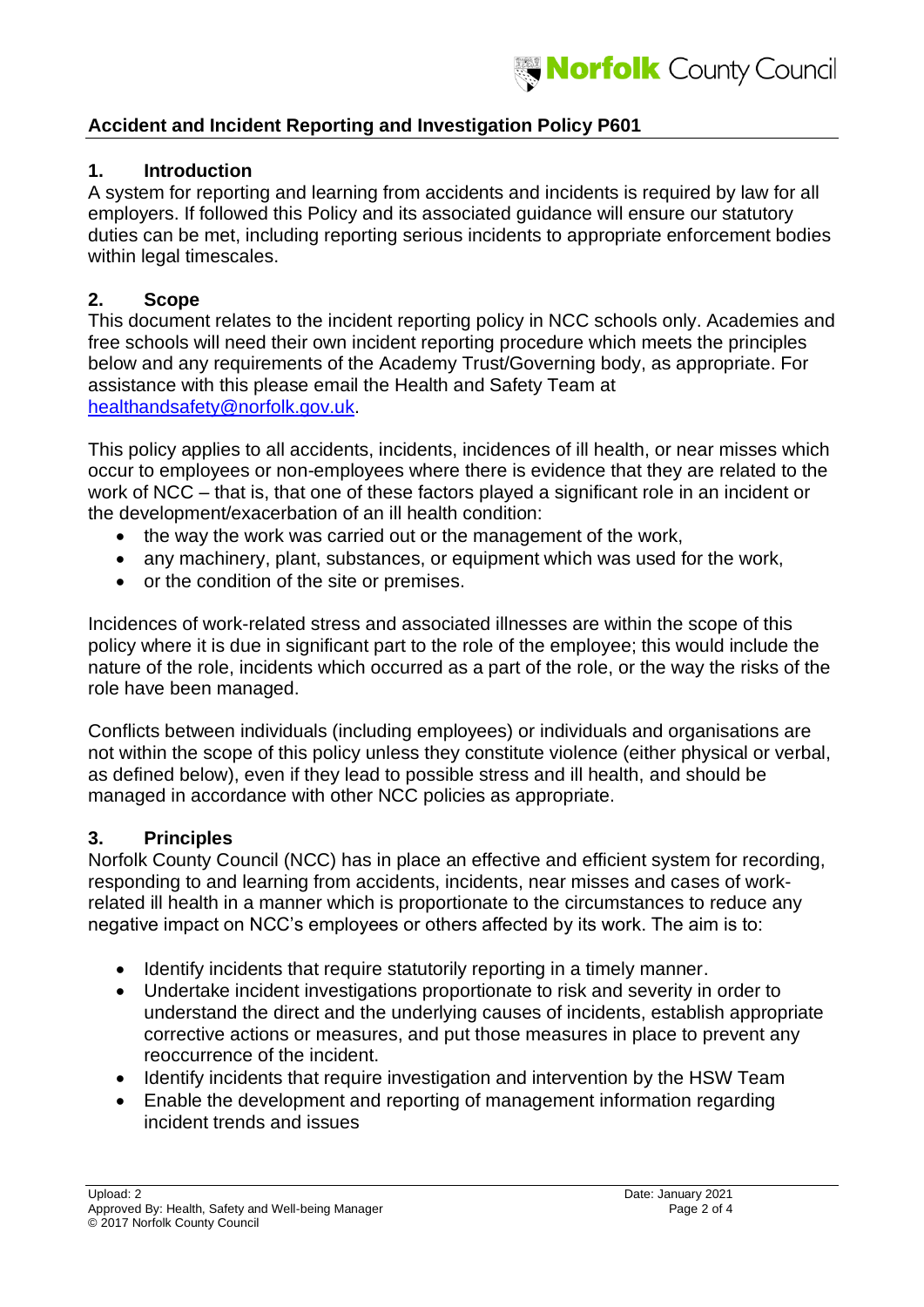#### <span id="page-2-0"></span>**4. Responsibilities**

The roles and responsibilities of all employees in schools is outlined in your schools Health and Safety Policy. This includes responsibilities regarding the recording, investigating and monitoring of accidents and incidents. Specific responsibilities that expand on this include:

#### <span id="page-2-1"></span>**4.1 Headteachers**

Have responsibility for: Ensuring the HSW team is informed of all serious or significant accidents and incidents **as soon as possible**

#### **The HSW Team can be contacted on 01603 223989 or at [healthandsafety@norfolk.gov.uk](mailto:healthandsafety@norfolk.gov.uk)**

- Ensuring arrangements are in place to deal with the immediate dangers and consequences of an incident, including first aid; making the area safe; or contacting the emergency services as necessary.
- **Ensuring incidents are reported and an appropriate level of investigation is carried out** by a competent person in a timely manner proportionate to the risk and severity of the incident.
- Ensuring the findings and all actions arising from investigations are recorded in line with the Incident Reporting and Investigation Procedure.
- **Providing management support to the injured party where required and ensuring that** they are advised of the incident investigation outcome and any relevant actions.
- Ensuring the HSW Team is notified where an enforcement agency contacts them directly regarding an incident to enable professional support to be provided as appropriate
- Periodically reviewing incidents and near misses for their area, looking for trends and taking appropriate action to ensure avoidance of repeat incidents.

# <span id="page-2-2"></span>**4.2 Health Safety and Wellbeing Team**

- Making statutory reports to the relevant enforcement agency as necessary
- Undertaking investigations as appropriate according to the risk and severity of the incident
- Liaising with enforcement agencies on behalf of NCC as appropriate

# <span id="page-2-3"></span>**5. Retention of records and forms**

Details of accident and incident reports, investigations and associated supporting evidence should be retained in line with the retention policy

Where accidents may result in long-term ill health of an employee, a PDF copy of the incident report from the online reporting system must be forwarded to HR so that it can be placed on the individual's personal file or in the case of schools it should be placed on the school personal file for the individual.